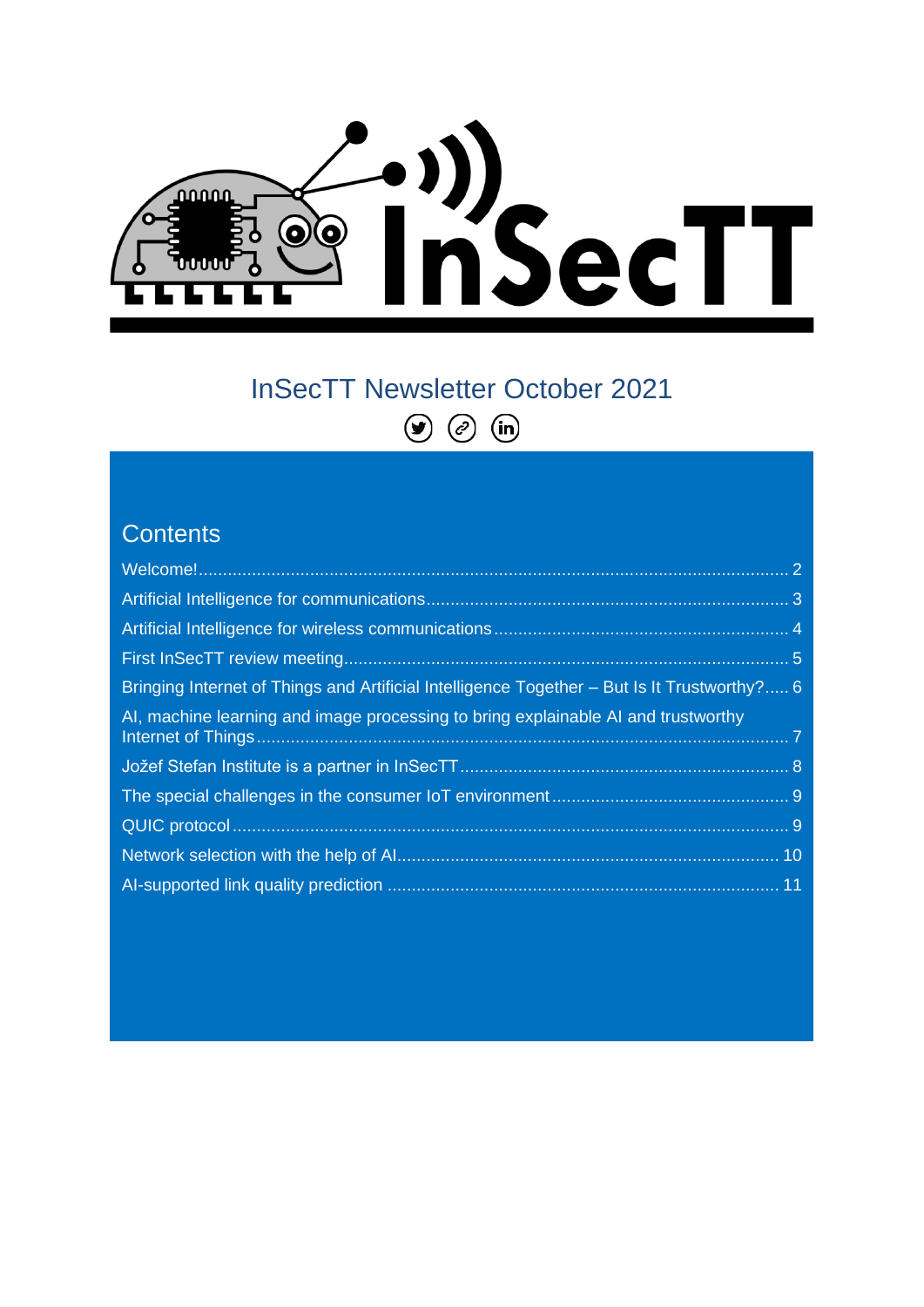#### <span id="page-1-0"></span>**Welcome!**

This is the **October 2021 edition** of the InSecTT newsletter, highlighting news & achievements from InSecTT during Q3 2021.

Please distribute this newsletter to all interested parties in your organization. We appreciate your feedback, please send comments or requests to [Insectt@v2c2.at.](mailto:Insectt@v2c2.at)

Enjoy the reading!

## MIMO modelling

Sep 30, 2021

ISEP is involved in the modelling and performance improvement of multiple antenna systems or multiple input multiple output systems (MIMO) in two specific use cases: Wireless platooning and wireless avionics intra-communications. Work in task 3.2 targets tools for the realistic modelling of these type of system, including propagation modelling, multiple antenna signal processing schemes, beamforming techniques, direction of arrival estimation, source separation, as well as semi-blind signal processing based on tools such as parallel factor and independent component analysis. MIMO is expected to contribute towards the concept of realtime and ultra-low latency wireless networks exploiting channel diversity in space and time..



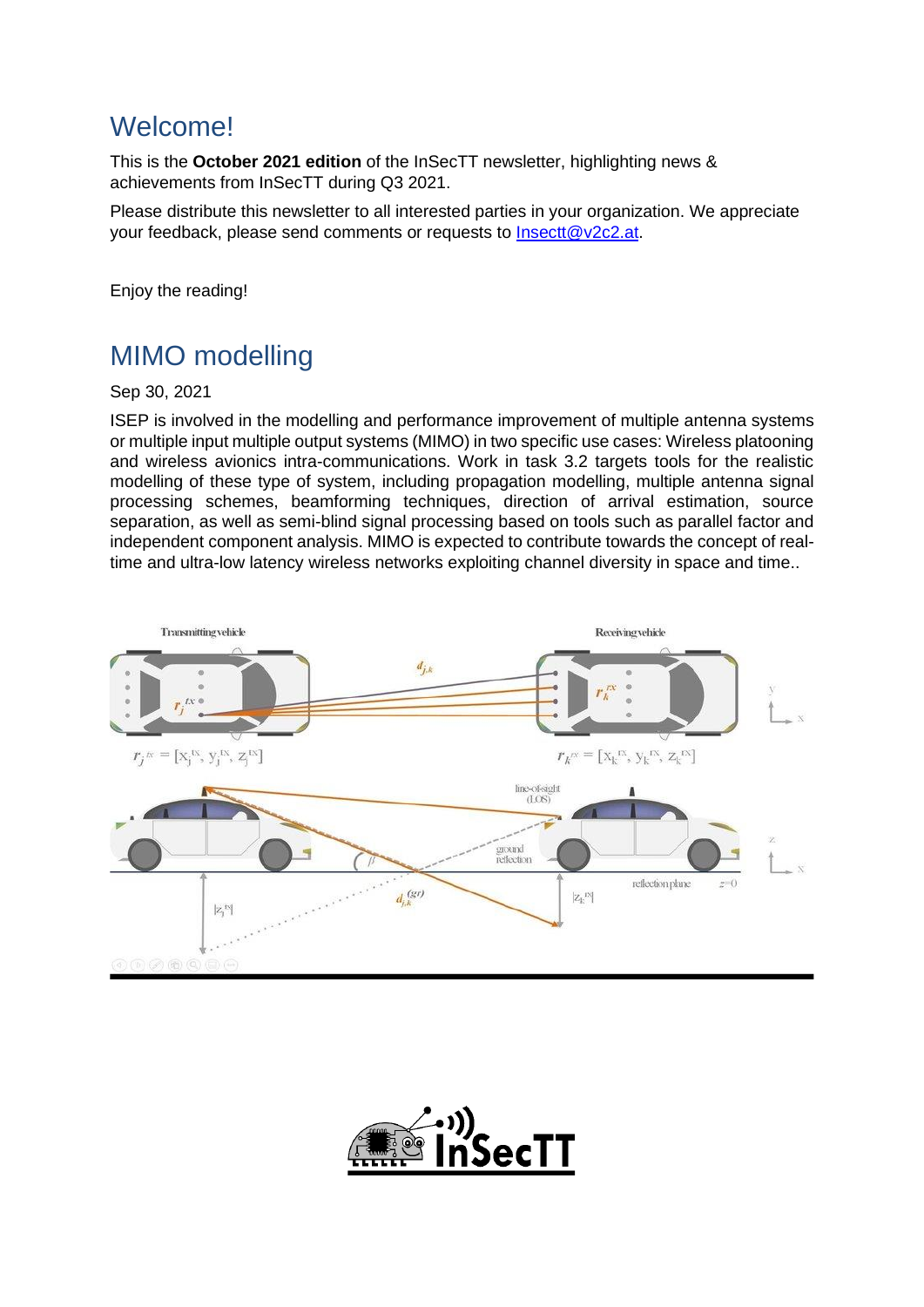### <span id="page-2-0"></span>Artificial Intelligence for communications

#### Sep 28, 2021

The InSecTT project addresses the convergence of artificial intelligence (AI), machine learning (ML), edge computing, and the Internet of Things (IoT). One of the potential benefits of this synergy is the boost in performance of the communication process between network entities. InSecTT proposes different types and families of AI algorithms that aim to improve the performance of communication links in different critical industrial use cases.

ISEP is the leader of the building block related to artificial intelligence and machine learning algorithms for improved communications. The algorithms developed in this building block obtain their information from different layers of the communication stack of different network entities, and proceed to predict, detect, estimate or optimize models or signal parameters that can be used to improve performance metrics in the same or in other layers.

Some of the algorithms that will be developed in this building block include AI and ML algorithms for improved multiple antenna or MIMO (multiple input multiple output) signal transmission/reception, including channel estimation, precoding, equalization and compensation. Massive MIMO is particularly attractive for ultra-reliable and ultra-low latency 5G/6G communications. Therefore, the optimization of this technology is expected to have a direct impact on critical industrial use cases such as autonomous vehicular platoons, real-time traffic management, wireless avionics intra-communications and fly-by-wireless drone and aircraft traffic control.

Interference is also expected to increase its presence and its effects on in future networks. Therefore, InSecTT looks into the use of accurate AI and ML algorithms that can detect accurately sources of interference or properties of the jamming signals such as direction of arrival to help reduce their effects. Important efforts will be devoted in the use of semi blind or unsupervised ML to predict, estimate or track channel variations and thus improve connectivity in multiple interface gateways, routing in heterogenous networks, security in spatially correlated networks, or reduce the amount of training sequences in large network deployments. Finally, another important set of algorithms to be developed collect data from different streams of information in the network and detect anomalies and or predict failures and thus enable the use of security measures that improve the reliability of different use cases.

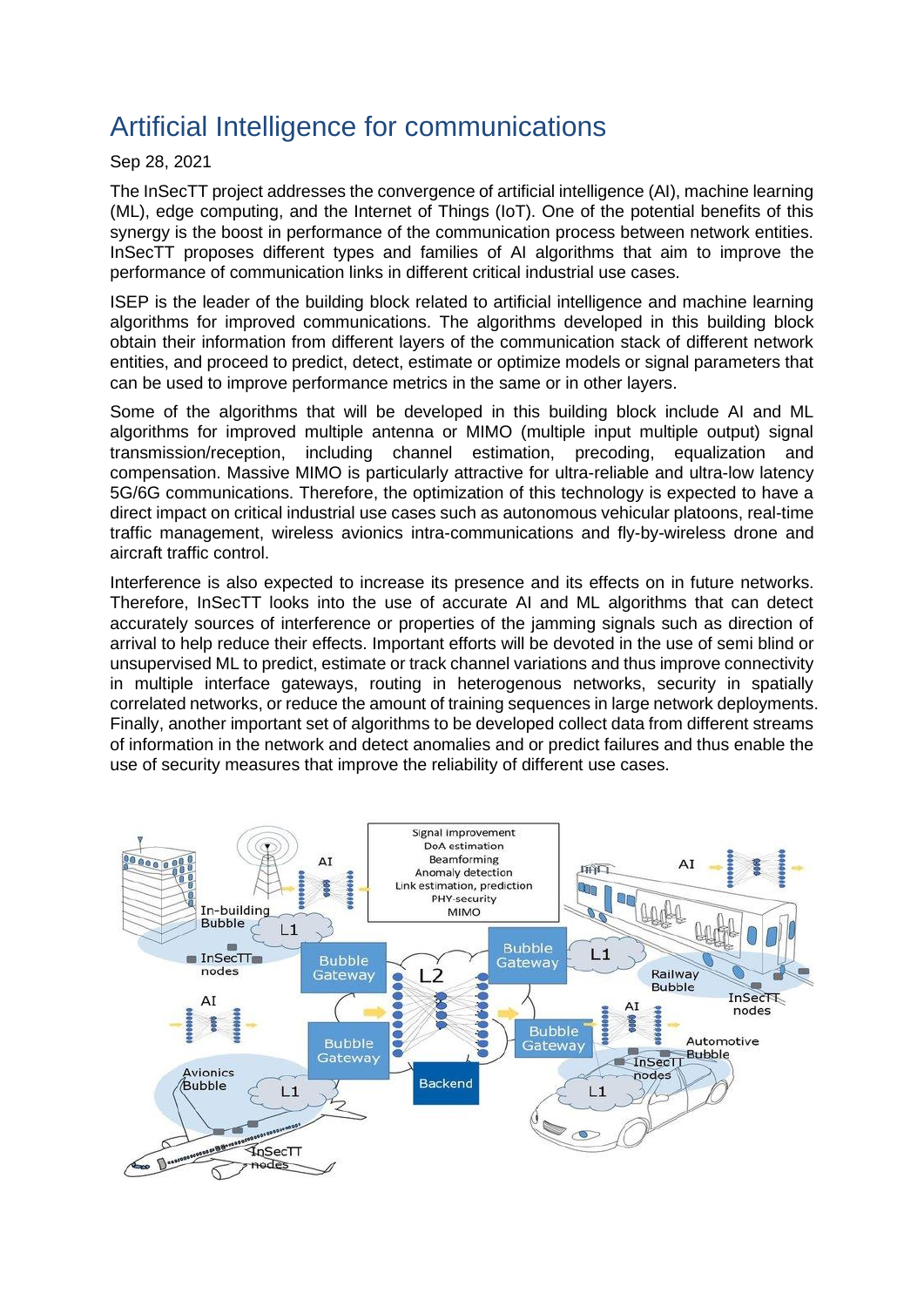

#### <span id="page-3-0"></span>Artificial Intelligence for wireless communications

Sep 27, 2021

CISTER/ISEP is involved in the development of artificial intelligence (AI) and machine learning (ML) algorithms for the specific improvement of wireless communications, particularly in the case of multiple-input multiple-output systems also known as MIMO. MIMO systems are the basis of future communication technologies such as 5G. Their advantage lies on the fact that capacity scales with the number of antennas at the expense of moderate bandwidth costs. This allows us not only to increase capacity, but also improve spectral efficiency.

AI/ML is expected to boost the performance of MIMO systems by reducing the few issues found in their practical implementation, for example training sequence design, outdated channel state information, non-linearities, noise amplification and residual errors.

ISEP targets the exploitation of semi blind signal processing or unsupervised learning algorithms to reduce the amount of training sequences in the network, and so allow the use of massive number of antennas or massive MIMO with higher spectral efficiency. ISEP also targets AI-based channel estimation and channel prediction algorithms to improve the accuracy of precoding and decoding MIMO technologies that currently suffer from outdated CSI and non-linear effects.



OODEAR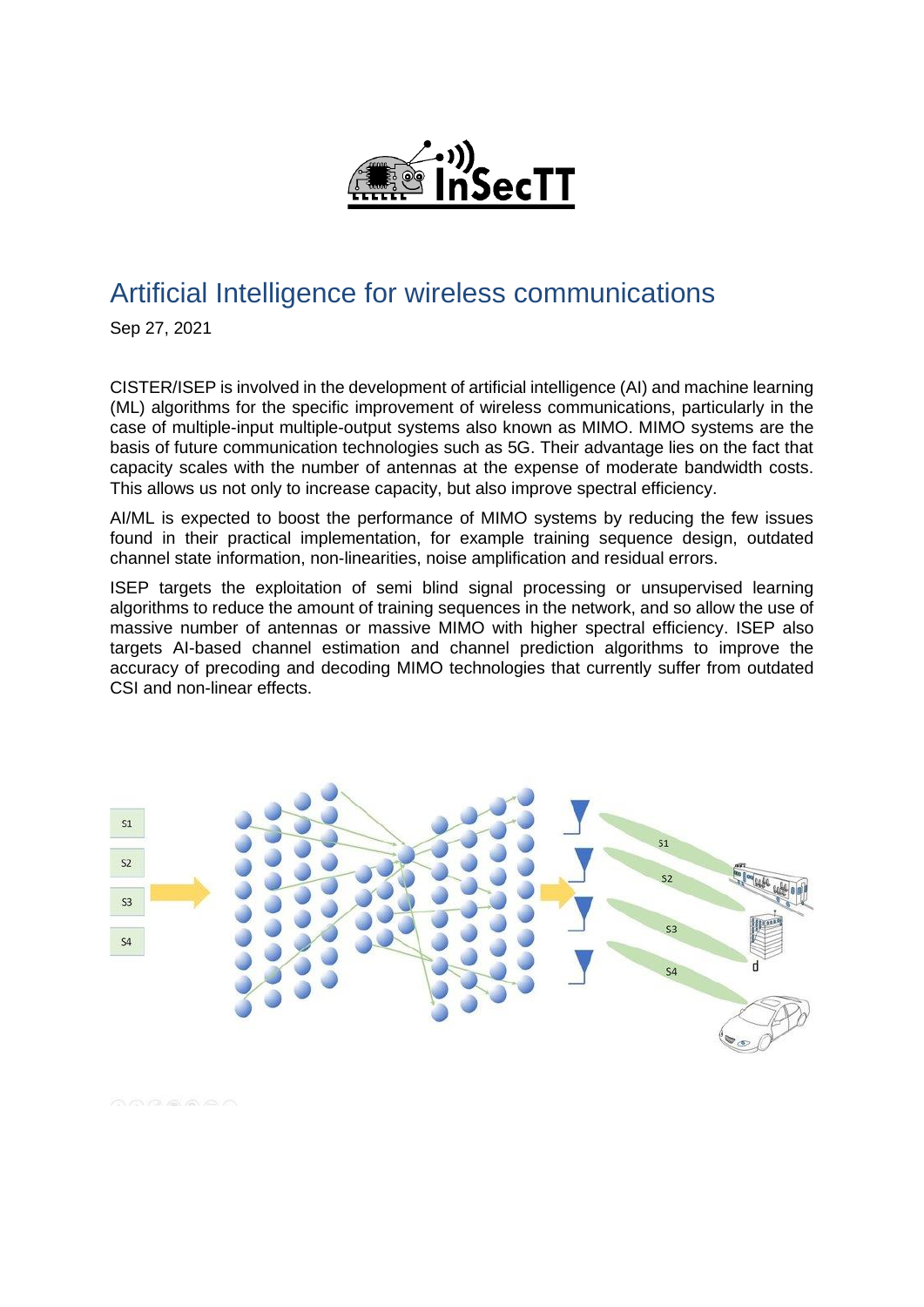

#### <span id="page-4-0"></span>First InSecTT review meeting

Sep 15, 2021

The next important challenge in the framework of InSecTT project is just taking place: The first review meeting has just started. Therefore, the consortium has prepared slides, videos and demonstrators to report on the projects' highlights, achievements and results and the progress made. We are looking foreward to the feedback from our PO and the reviewers. In particular, we thank all partners for the good preparation of the meeting and all the presenters at the Review Meeting for their valuable contributions and excellent performance.



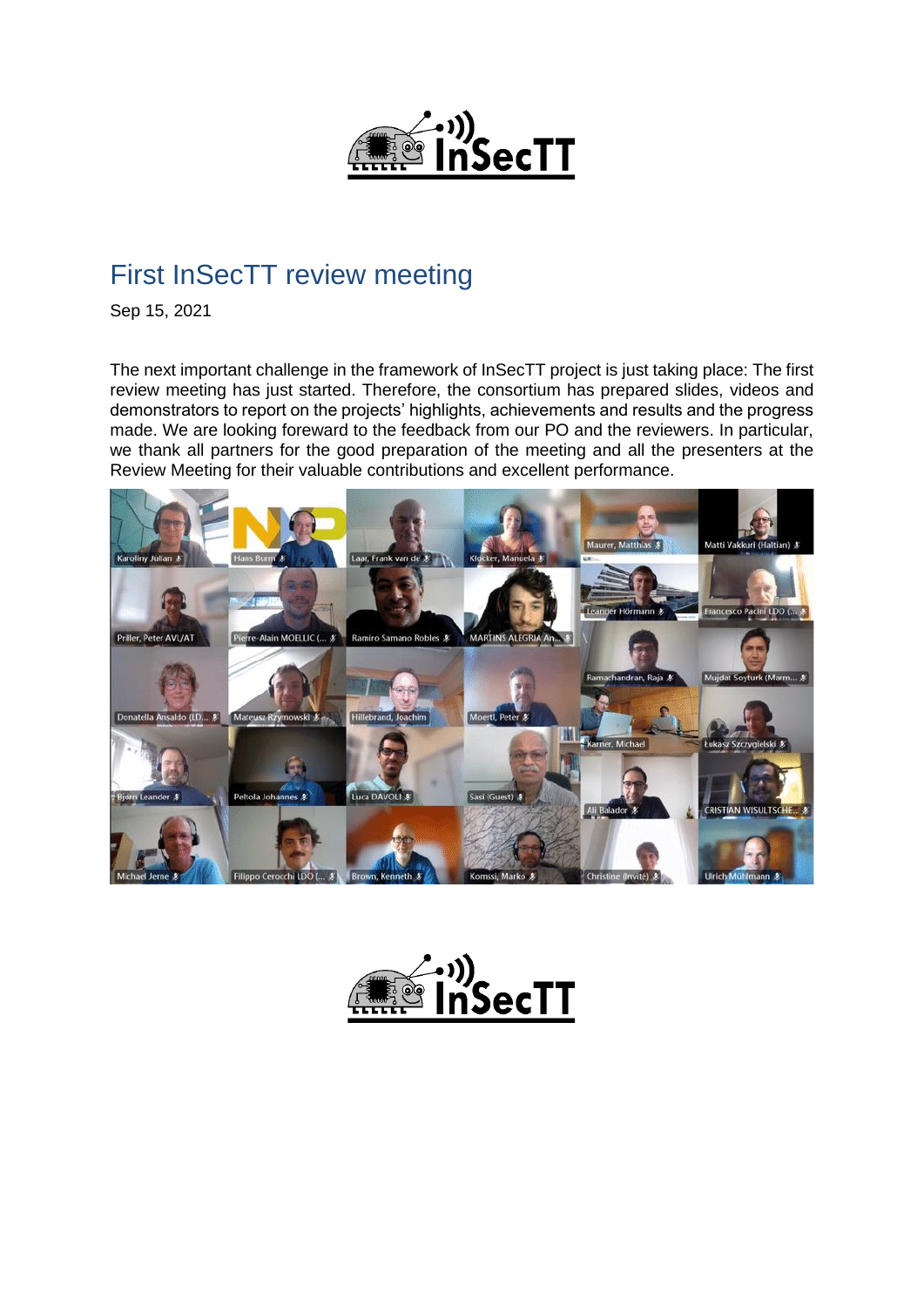#### <span id="page-5-0"></span>Bringing Internet of Things and Artificial Intelligence Together – But Is It Trustworthy?

Sep 8, 2021

On 9th of September, InSecTT Coordinator Michael Karner (Virtual Vehicle) gave an invited talk on "**Bringing Internet of Things and Artificial Intelligence Together – But Is It Trustworthy?**" at the **6th European Conference on Artificial Intelligence in Industry and Finance**.



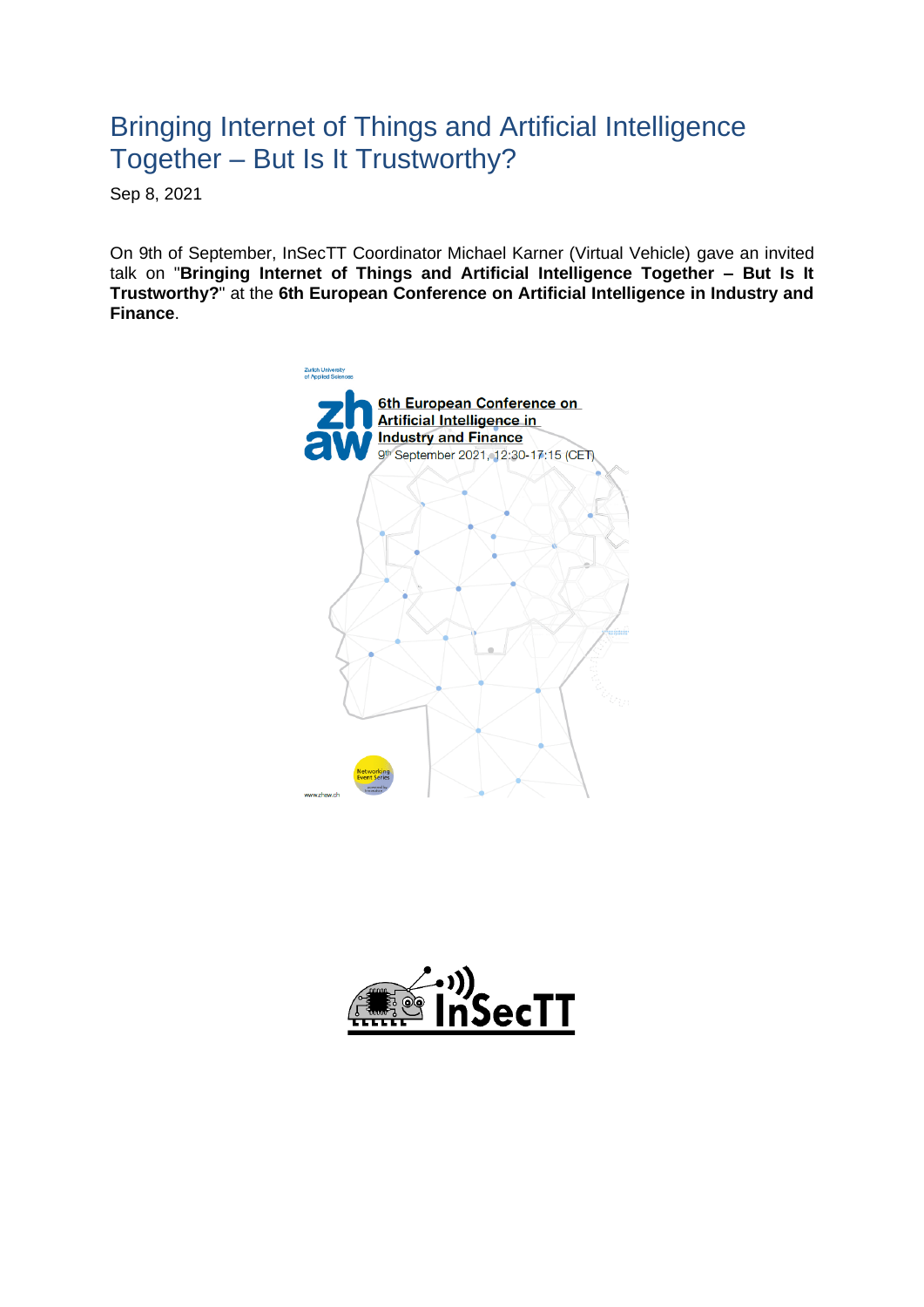#### <span id="page-6-0"></span>AI, machine learning and image processing to bring explainable AI and trustworthy Internet of Things

Sep 7, 2021

JSI is happy to participate in the InSecTT project where we make available our expertise in AI, machine learning and image processing to bring explainable AI and trustworthy Internet of Things together.

JSI focuses on two contributions. The first one is localization awareness in Mass Casualty Incidents where we contribute to the advanced system reporting the location of casualties and their injury status to the server so the arriving rescue teams have this information in advance.

The second one is a smart hospital solution where we contribute to patient risk assessment based on measured biomedical signals processed with deep learning technology..



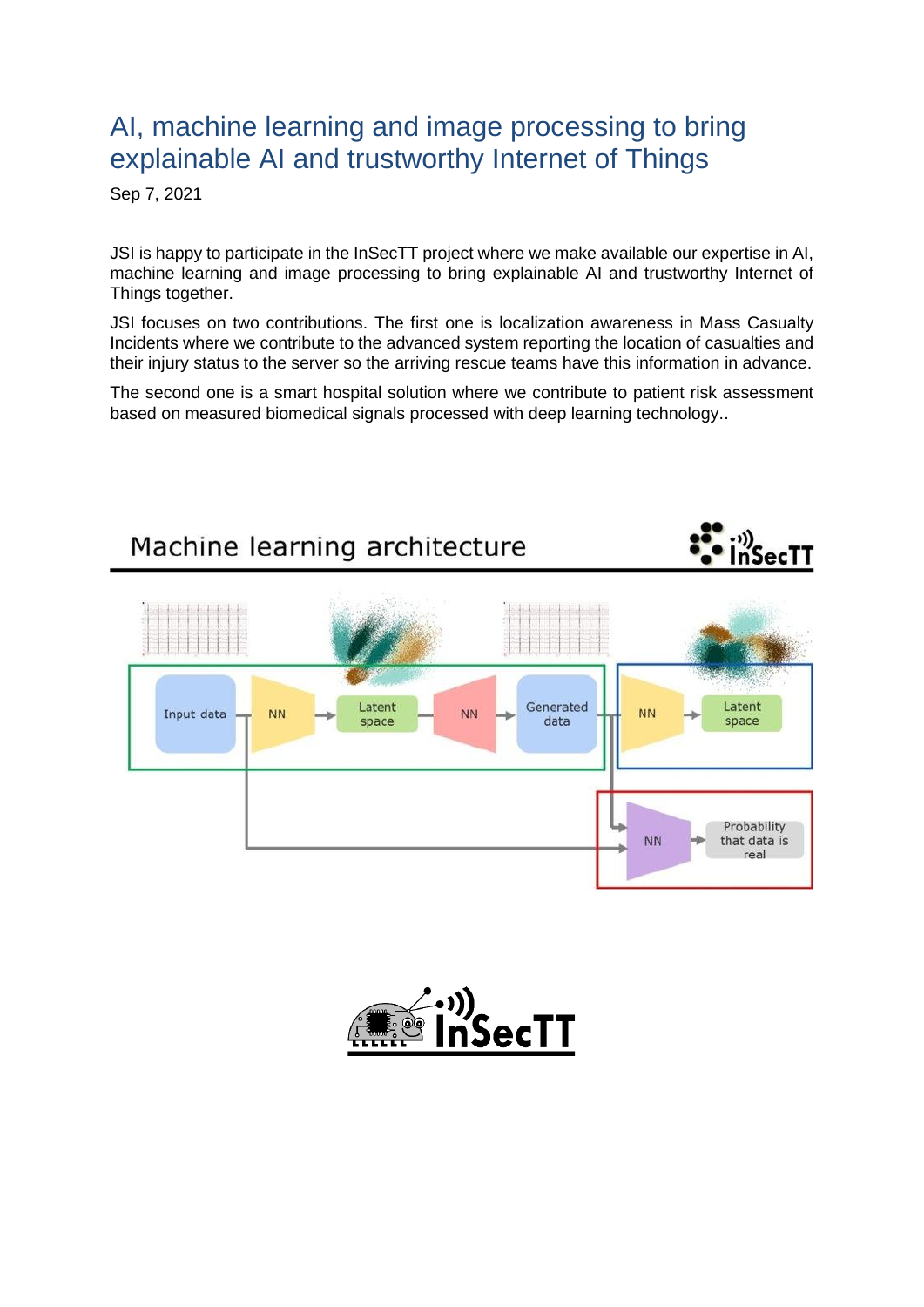### <span id="page-7-0"></span>Jožef Stefan Institute is a partner in InSecTT

Aug 30, 2021

The Computer Systems Department of Jožef Stefan Institute (JSI), the biggest Slovenian public research institution with the staff over 1000 specialized in natural sciences, life sciences and engineering, is proud to be a research partner of the InSecTT project.

We actively participate to the project goal to bring together explainable Artificial Intelligence and Internet of Things resulting in intelligent, secure and trustworthy systems for applications in variety of fields. Our focus is in the smart and adaptive connected solutions across health continuum where we bring in our expertise in AI, machine learning and image processing. Together with project partners, we strive to ensure that our solutions will be used in future healthcare applications.

Find out more on health domain within the InSecTT at<https://www.insectt.eu/domains/health/>



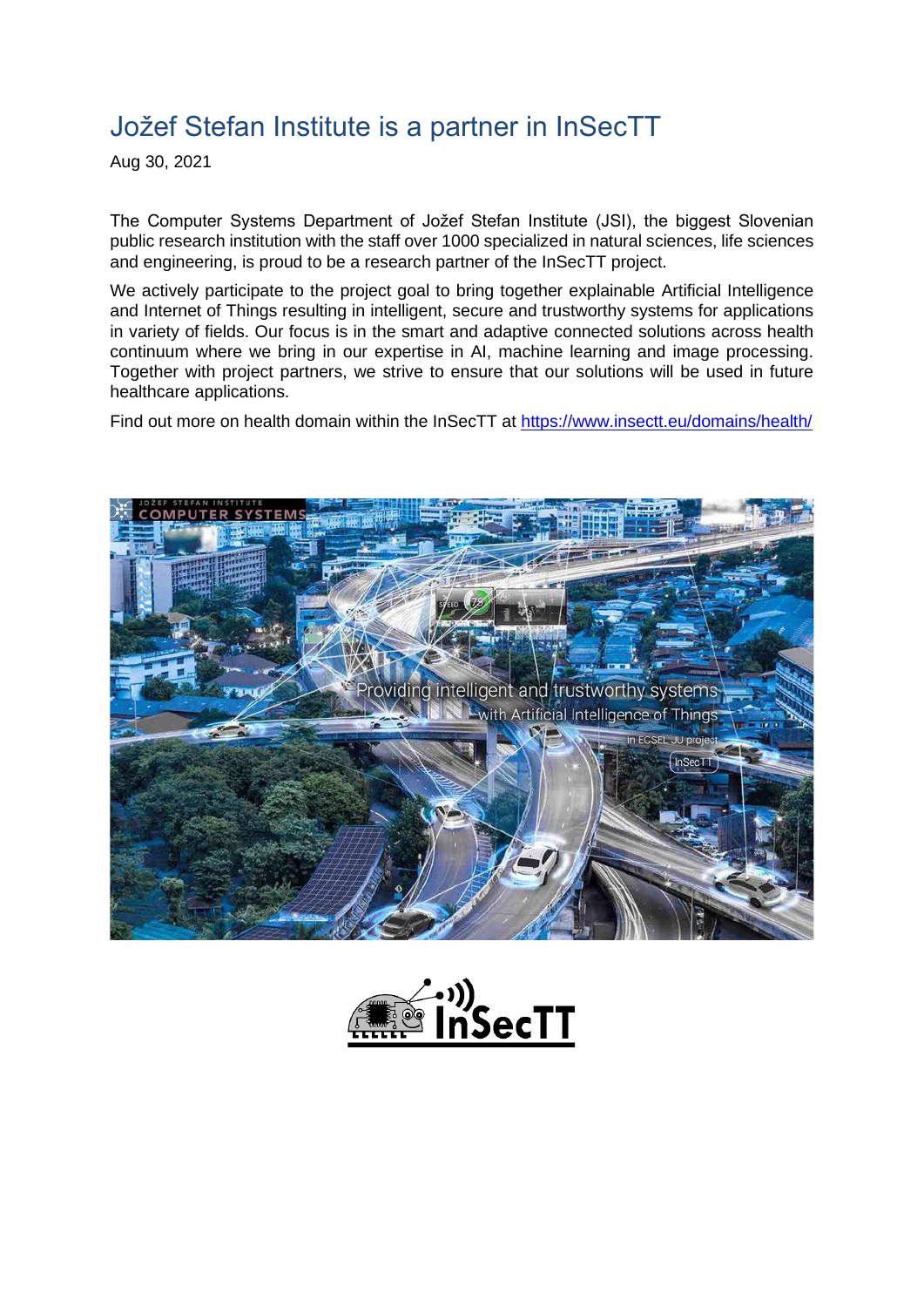## <span id="page-8-0"></span>The special challenges in the consumer IoT environment

Aug 3,2021

The main research focus of F-Secure within the InSecTT project concerns AI-based anomaly detection for IoT network traffic in consumer home environments. This security research needs to consider the special challenges in the consumer IoT environment.

First, a typical consumer is not a security expert who can carry out a response to a cyberattack. We therefore we aim to develop a model whose behavior can be explained and whose output can be effectively communicated to consumer users of the security home router.

Second, security operations must be cost-efficient and take into account the restrictions of consumer WiFi routers, for example the limited CPU capacity and memory.

And finally, as network traffic is increasingly changing to HTTPS and other encrypted connections, we therefore need to carry out any such security operations also for encrypted traffic.





## <span id="page-8-1"></span>QUIC protocol

Jul 19, 2021

Transport layer protocol power relations have undergone some changes during the last years. The recently standardized QUIC protocol was developed to address some latency and scaling issues in traditional TCP, as well as to better meet the needs of mobile clients and online streaming. QUIC has also been drafted as the transport protocol HTTP/3, which means its share in network traffic will only grow in the upcoming years. Unlike HTTPS implemented over TCP+TLS, QUIC exchanges TLS keys right at the initial handshake, which introduces a challenge to any connection monitoring network equipment.

Extracting the Server Name Indication (SNI) information from QUIC connections for anomaly and threat detection is one of the topics F-Secure will be focusing on in the InSecTT project.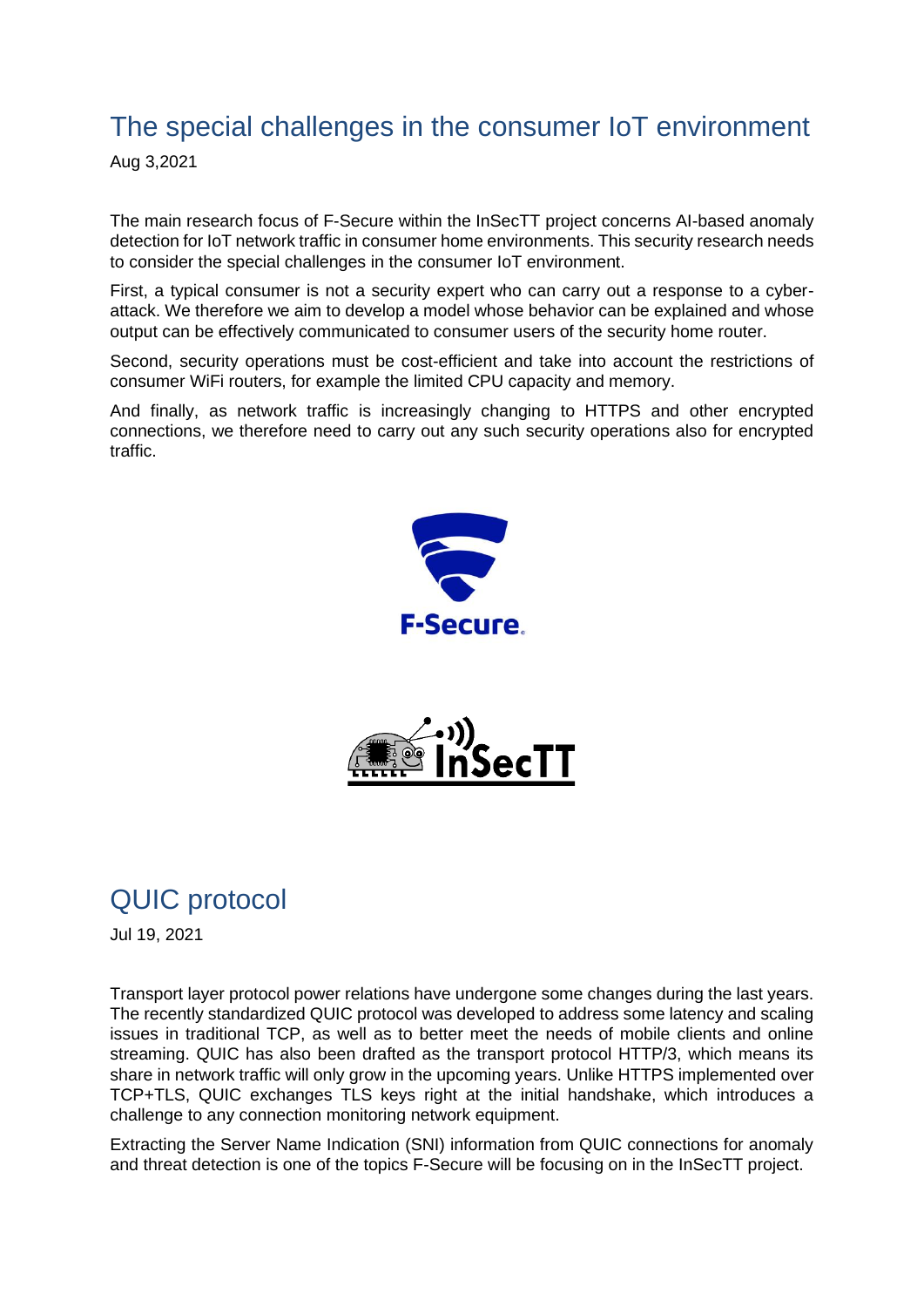



#### <span id="page-9-0"></span>Network selection with the help of AI

Jul 1, 2021

When you have multiple network options, how do you know which is the best network to use for communication while being on the move? And what happens when your link quality drops? Artificial Intelligence can help with that.

The Irish InSecTT partner Munster Technological University (MTU) develops AI methods to dynamically monitor and compare the available links to connect to the best network. The AI methods will predict when it is time to change to a better link, and change it automatically to prevent your connection from being lost.